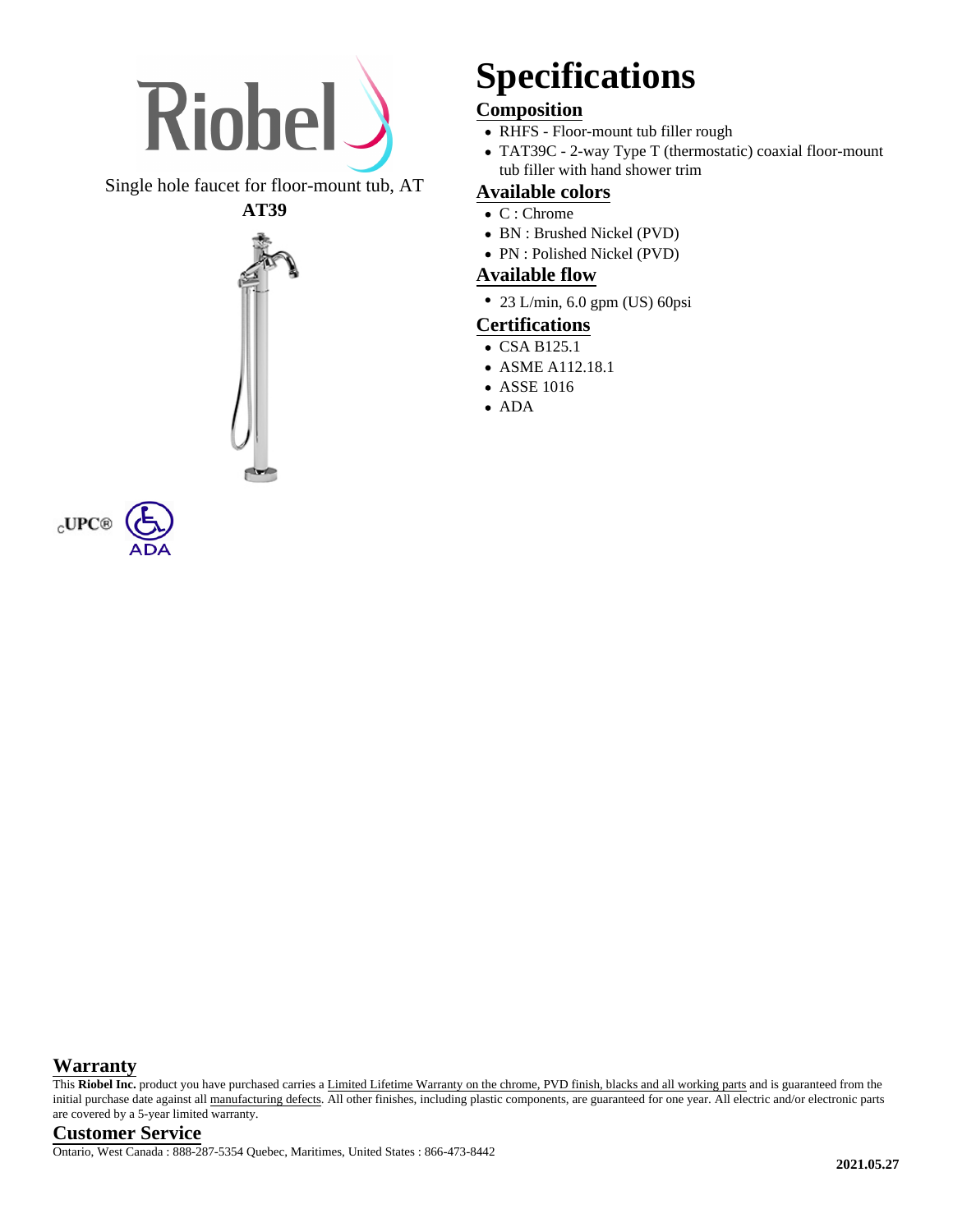

#### Floor-mount tub filler rough **RHFS**



#### $_{\rm C}$ UPC®

# **Specifications**

# **Descriptions**

- Rough only
- ½" inlet male NPT
- Test cap
- Drilling hole diameter  $= 2 \frac{1}{2} (63 \text{mm})$

#### **Available colors**

 $\bullet$  :

# **Certifications**

- CSA B125.1
- ASME A112.18.1
- CMR248 Approval

#### **Warranty**

This Riobel Inc. product you have purchased carries a Limited Lifetime Warranty on the chrome, PVD finish, blacks and all working parts and is guaranteed from the initial purchase date against all manufacturing defects. All other finishes, including plastic components, are guaranteed for one year. All electric and/or electronic parts are covered by a 5-year limited warranty.

#### **Customer Service**

Ontario, West Canada : 888-287-5354 Quebec, Maritimes, United States : 866-473-8442